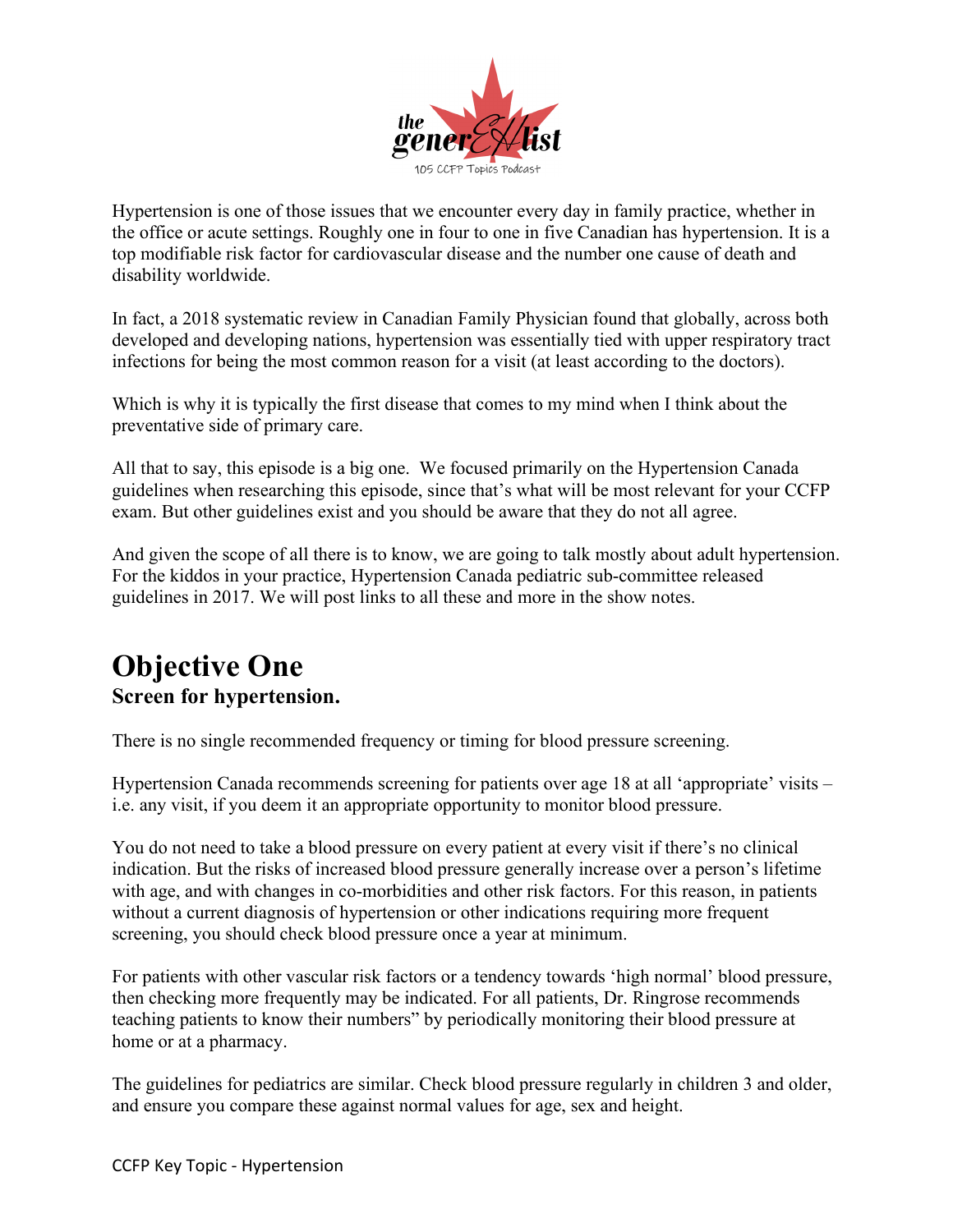

### **Objective Two Use correct technique and equipment to measure blood pressure.**

Technique is incredibly important when it comes to measuring blood pressure. There's a reason it's one of the first things we learn for physical exam in Medical school. Despite this, I am going to make a willllld guess, not at all based on personal experience, that most of us are guilty of taking subpar measurements.

No need to guess. This is backed up by a lot of data. The evidence, including a recent 2020 JAMA Internal Medicine study, suggests that readings with proper technique, such as those done in the setting of reseatch trials like SPRINT, are typically 5 to 15 mmHG lower than readings for those same patients in routine clinical practice.

Poor technique can lead to both over and underestimation of blood pressure. But some of the most common things we do incorrectly, like not giving patients enough rest prior to readings, talking during measurement, or leaving the arm unsupported are all associated with an overestimation of blood pressure.

Using the wrong cuff size, leaving the back or feet unsupported, and just having a health care worked present during measurement can also cause measurement errors.

Ok, so how about I always just round the office pressure up or down by 10 points – will that work?

Nope. The literature suggests that the variability is, well, variable. There's no consistent evidence that you can simply apply a correction and assume that will estimate a good reading.

Ok ok. No shortcuts. Then how do we do this properly?

It starts with the device.

The preferred in-office method is Automated Office Blood Pressure Measurement, using a validated automated device to take a series of 3 to 6 consecutive readings 1 to 2 minutes apart, on the upper arm, while the patient is left in a private area, in the correct position with no one present.

Less preferred is the what is called an 'Office blood pressure measurement', This is an automated measurement using the same type of device as with an automated pressure, but with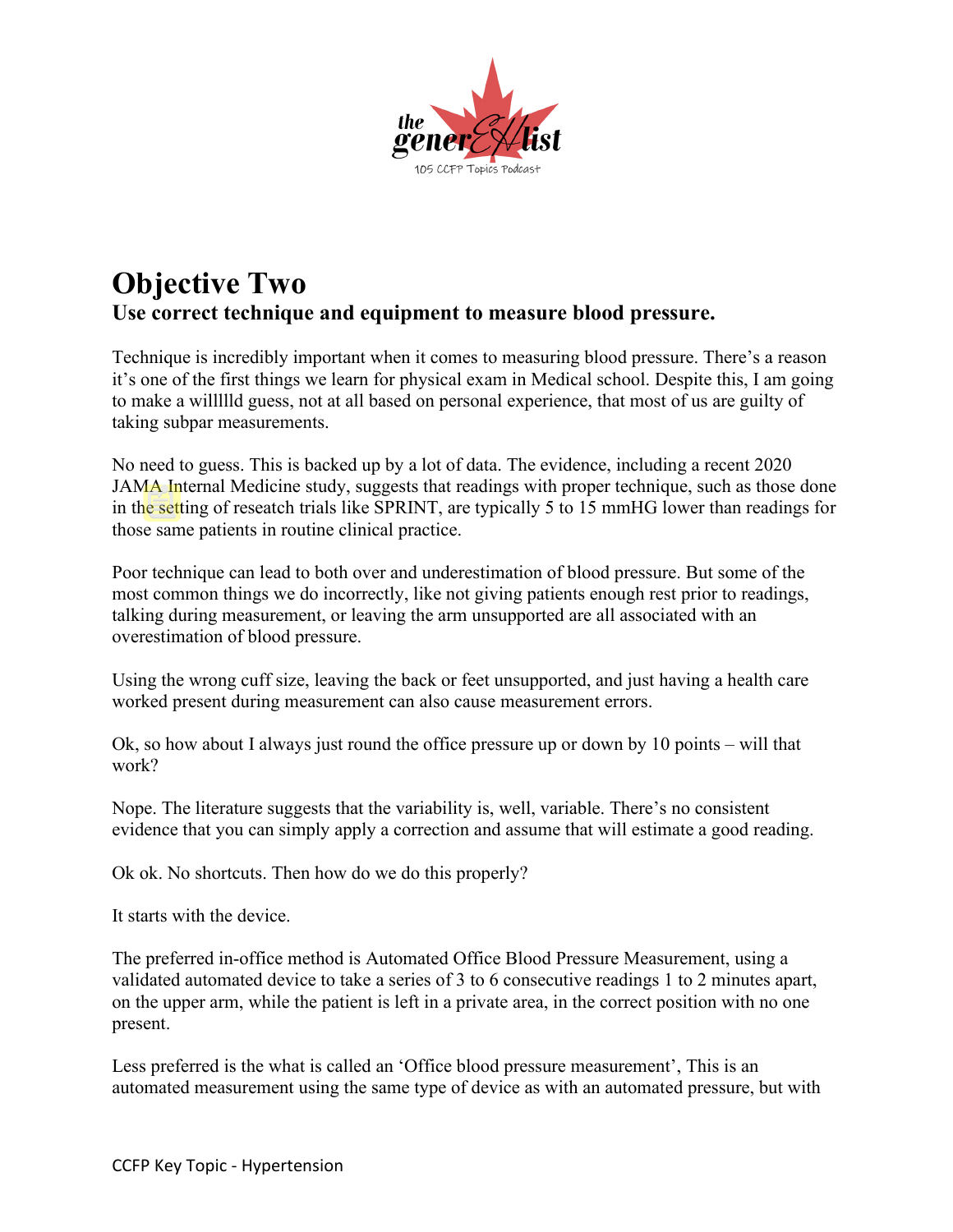

the provider in the room taking readings one at a time  $-$  if you do it this way, you should take 3 readings, discard the first, and average the last two.

The classic stethoscope auscultation can still be used, but research shows it's less reliable in a clinical setting due to technique. Clinicians are rushed and offices are busy!

Regardless of the device and approach you use, should also:

- Have the patient seated, back supported, both feet flat on the floor (*not* dangling off the side of the bed). They should rest comfortably in this position for *5 minutes* before taking the measurements.
- Take blood pressure on both arms during at least one visit (and if one arm is consistently higher, use the higher arm in the future)
- The arm should be at heart level, supported, and bare or over thin clothing– no sweaters!
- Choose the right size of cuff the bladder (that's the part that inflates) width should be 40% of arm circumference, and length should be 80-100% of the arm circumference.
- Position the bottom edge of the cuff 3cm above the elbow crease, bladder centered over the brachial artery.
- And lastly, the room should be quiet with no talking. Which means not continuing to try to rush through your HPI while taking it.

Ok, and what about out of office measurements?

Out of office measurements are actually the better predictors of cardiovascular events.

The gold standard method for diagnosing hypertension is ambulatory monitoring, where patients wear a monitor for 24 hours and readings are taken every 20-30 minutes. This is the best choice if you suspect white-coat hypertension (or yellow gown and goggle hypertension as I've been calling it in this age of COVID). Ambulatory BPM also provides nocturnal readings, which is a big part of why it's a better predictor and better for diagnosing.

The other option is Home Blood Pressure Monitoring with an automated cuff. This is a good choice for patients who you suspect will require ongoing, regular monitoring, but they can also be used for diagnosis. Home devices are relatively inexpensive (\$60-\$100), but the cost can still be prohibitive for some patients.

Think twice about asking patients to buy one if they don't really need it. If the do buy a device, make they buy a validated device. Patients can check the Hypertension Canada "recommended device listing" to check if the device they wish to purchase is validated.

Some benefits plans do cover these machines with a prescription though, so get your patients to look into this.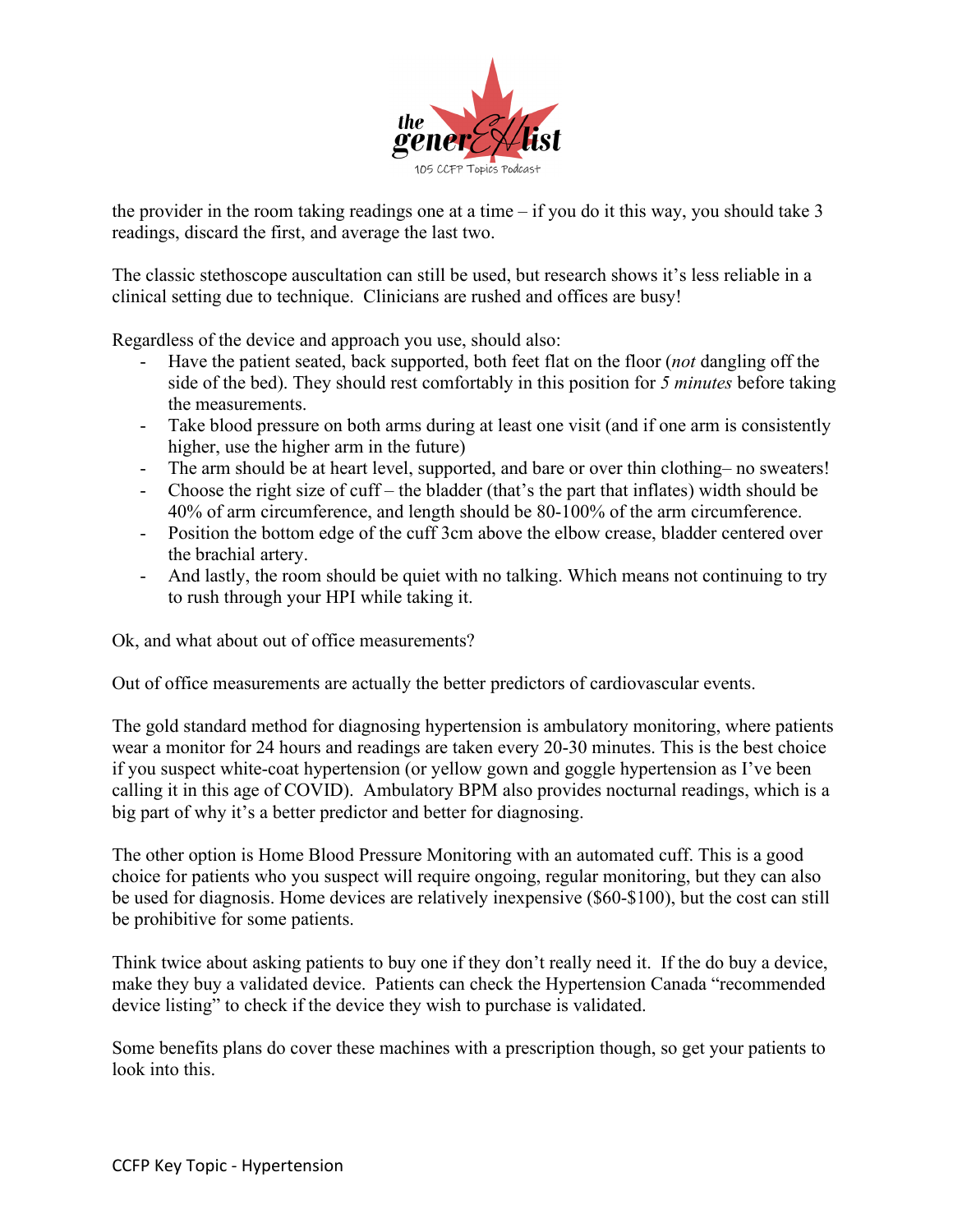

For home monitoring, patients should be instructed to take a series of readings – morning and evening for seven days, with the first day values discarded. I tell my patients to take their readings first thing in the morning when they wake up (before coffee or tea, but after emptying their bladder) and then again, an hour or two after dinner.

Hypertension Canada has templates and instructions that are readily available on their website that you can print and give to your patients.

Make sure to teach them the same good techniques that we use for in-office readings, including taking multiple measurements each time, and make sure they know to write down both the systolic and the diastolic numbers (best known as the top one and the bottom one). It you are having patients do home monitoring, it's not a bad idea to have them bring in the device and demonstrate their technique.

## **Objective Three**

### **Make the diagnosis of hypertension only after multiple BP readings (i.e., at different times and during different visits).**

Finally, we've come to a flow chart. You almost certainly know the one I am talking about, this should look very familiar from medical school.

Diagnosing hypertension with measuring blood pressure in the office, either during normal screening or because your patient took their blood pressure somewhere and came in because it was high.

Using that proper technique, we talked about of course and regardless of method used(!), if the mean blood pressure is greater than or equal to 180/110, we're done. Hypertension, diagnosed.

If it's less than this, then the threshold to diagnose depends on whether or not the patient has diabetes. If they have diabetes, then you're looking for a manual office blood pressure greater than or equal to 130/80 for more than three measurements on different days. If you meet this threshold, then you can (*probably*) diagnose hypertension.

If your patient does *not* have diabetes, then the threshold to (*probably*) diagnose is greater than or equal to 135/85 for an automated office blood pressure, or greater than or equal 140/90 for a manual office blood pressure.

There's that probably again. Why do we keep saying that? Well, even if your patient seems above these thresholds in the office, the guidelines recommended that you *consider* repeating the process out of office to rule out possible white coat hypertension. That's where the ambulatory or home monitoring comes in.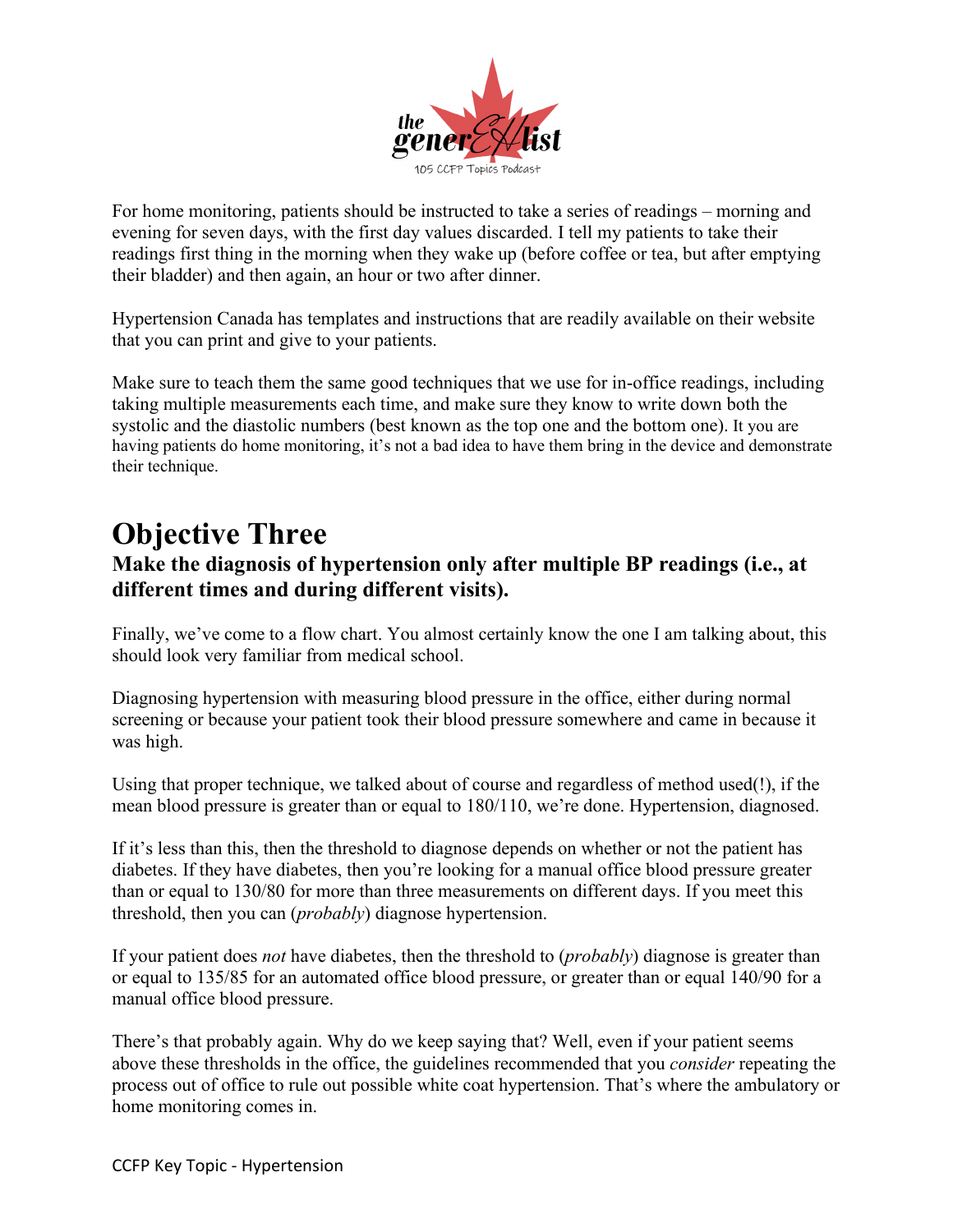

On a 24hr ambulatory monitor a daytime mean pressure greater than or equal to 135/85 OR a 24hr mean pressure greater than or equal to 130/80 is hypertension, Diagnosed! If they do a home series with a home monitor instead, then a mean greater than or equal to 135/85 is also diagnostic of hypertension.

If your patient is hypertensive in the office but all those home readings are below the diagnostic thresholds, then you're likely looking at white coat hypertension.

The other situation where out-of-office measurements can be helpful is masked hypertension. This is where patients have a normal blood pressure in the office, but then it's high the rest of the time. I don't personally know a lot of patients who are calmer at the doctor . . . but it's nice to think that happens. It's important to pick up masked HTN, because it is associated with an increased cardiovascular risk.

Be on the lookout for masked hypertension for patients with a borderline high-normal in office blood pressure, and in older men, current smokers, heavy alcohol drinkers and anyone with any other classic cardiovascular risk factors.

And if all those numbers made your head spin, you're not alone. It's confusing. Take a look at the flow chart in the show notes, we promise it helps.

On that flow chart you may also notice that for diabetic patients who are confirming with out-ofoffice measurements, the thresholds for diagnosis are currently the same as non-diabetic patients, even though we have lower thresholds for a manual office blood pressure. That's because diagnostic thresholds for hypertension in diabetic patients have not yet been established using any method other than the manual office blood pressure – but it's likely that will be clarified in future guidelines.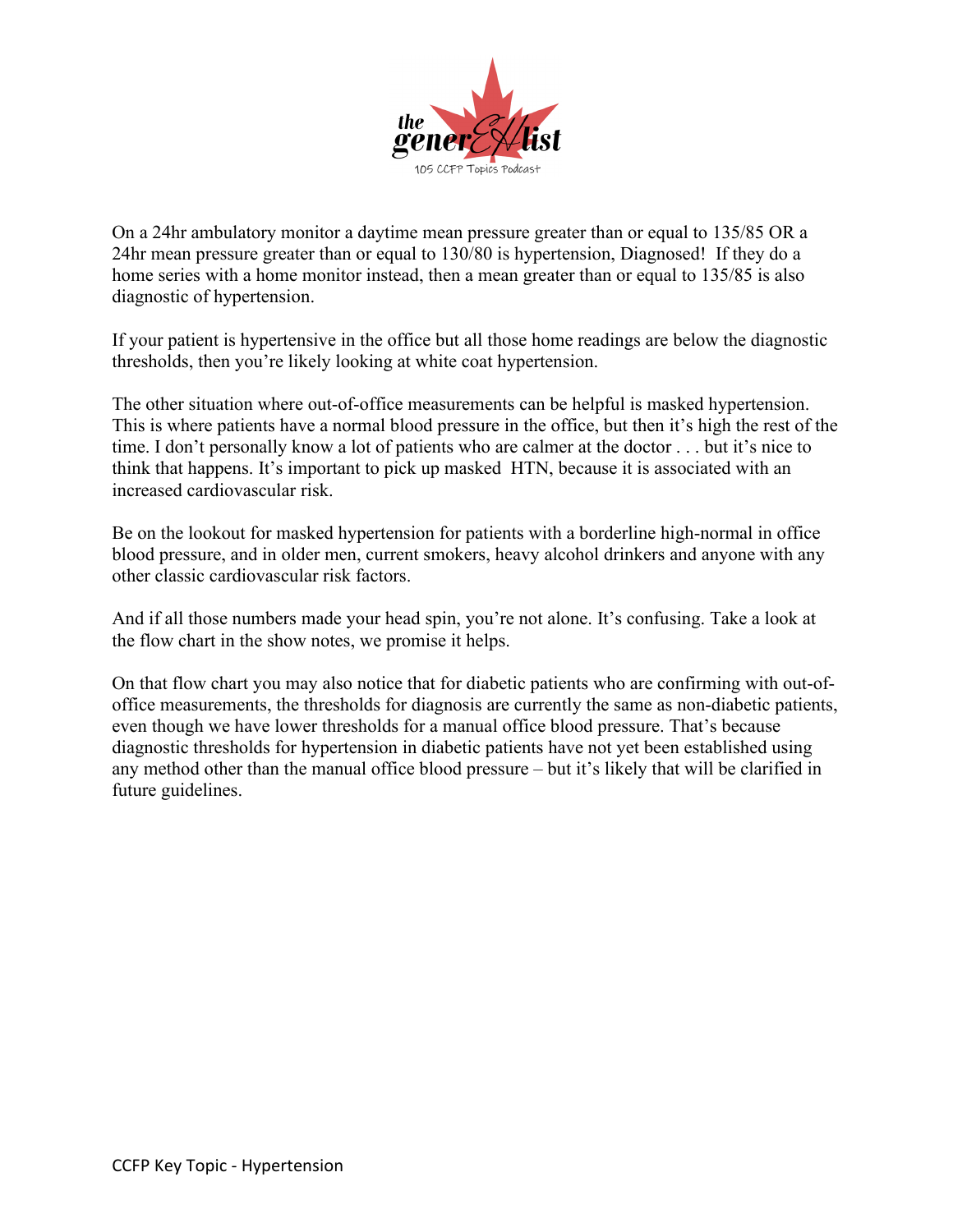



#### **Algorithm Notes:**

- 1) If AOBP is used, use the mean calculated and displayed by the device. If OBPM is used, take at least three readings, discard the first and calculate the mean of the remaining measurements. A history and physical exam should be performed and diagnostic tests ordered.
- 2) Serial office measurements over 3-5 visits can be used if ABPM or HBPM are not available.
- 3) Home BP Series: Two readings taken each morning and evening for 7 days (28 total). Discard first day readings and average the last 6 days.
- 4) In patient with suspected masked hypertension, ABPM or HBPM could be considered to rule out masked hypertension.
- AOBP: Automated Office Blood Pressure. This is performed with the patient unattended in a private room.
- OBPM: Office Blood Pressure Measurement. These are measurements performed in the office using an electronic upper arm device with a provider in the room.
- **ABPM:** Ambulatory Blood Pressure Monitoring
- HBPM: Home Blood Pressure Monitoring
- WCH: White Coat Hypertension
- HTN: Hypertension
- All measurement values in algorithm are reported as mmHg.

# **Objective Four**

**In patients with an established diagnosis of hypertension, assess and reevaluate periodically the overall cardiovascular risk and end-organ complications:**

**a) Take an appropriate history.**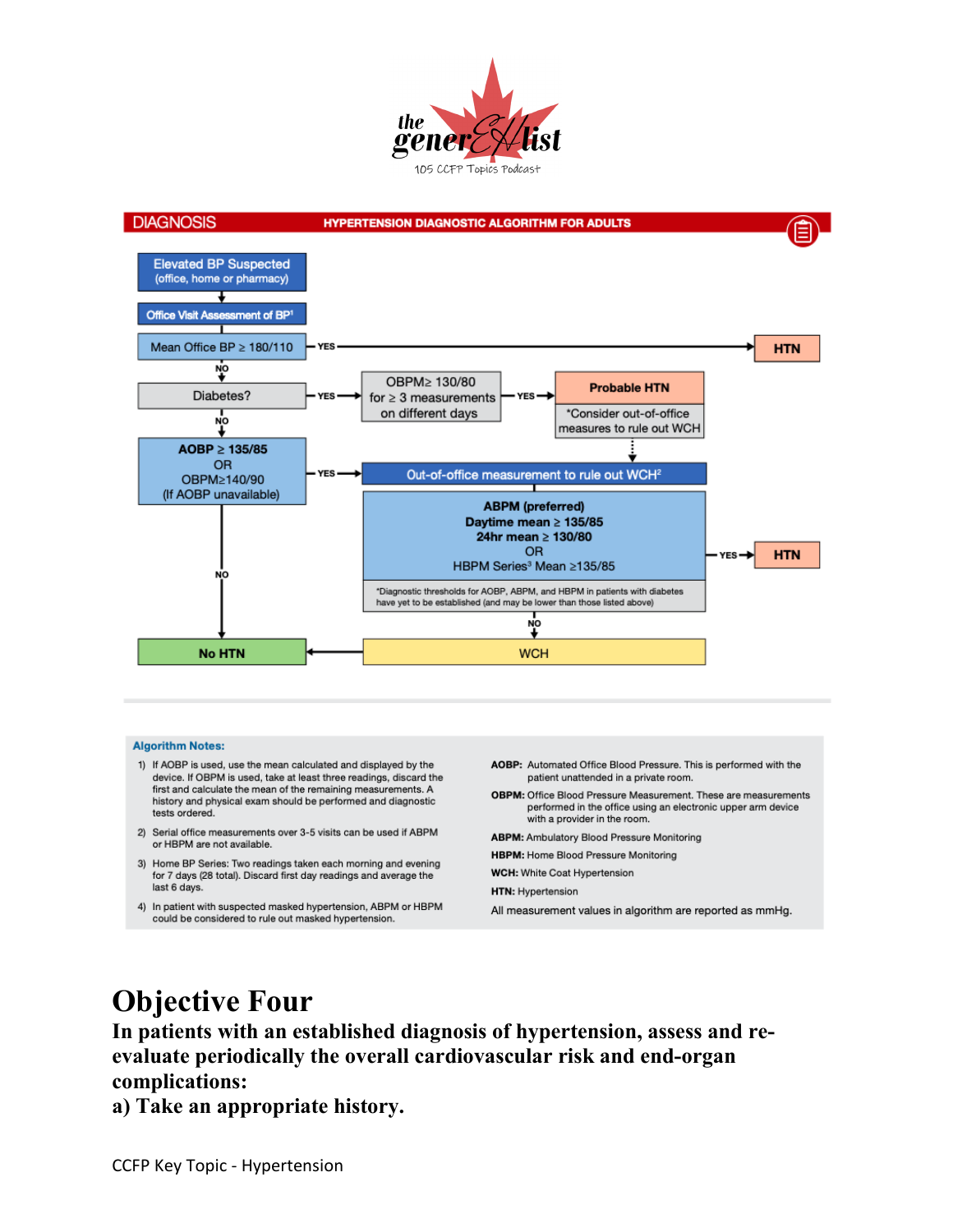

### **b) Do the appropriate physical examination, and c) Arrange appropriate laboratory investigations.**

Ask about and look for signs of target organ damage. This means looking for signs and symptoms, and doing investigations to check for:

- 1. Cardiovascular diseases, like coronary artery disease, angina, or heart failure.
- 2. Cerebrovascular disease, including carotid artery disease, history of stroke or TIA, or vascular dementia
- 3. Peripheral Arterial Disease, including vascular claudication or lower extremity trophic changes.
- 4. hypertensive retinopathy, and
- 5. Renal disease

In your history you also want to ask about factors that affect cardiovascular risk, such as smoking history, ethnicity, and family history of early heart disease.

After an initial diagnosis of hypertension, investigations to order include: electrolytes and kidney function, lipid studies, fasting glucose or A1c, and a 12-lead ECG. You'll also want a basic urinalysis, and you should also check for microalbuminuria if patient has diabetes or renal disease.

Routine echos are not recommended for everyone with hypertension. Get one if you suspect heart failure, left ventricular hypertrophy or coronary artery disease.

How often you repeat your investigations in follow-up will depend on the clinical situation and screening guidelines for your patients age.

Finally, you want to put this all together to determine your patient's overall global cardiovascular risk and discuss this with them. This means using something like a Framingham score, which estimates the risk of a cardiovascular events over 10 years.

There are quite a few calculators out there that you can use to do this. I personally like the one at CVDcalculator.com, which has the Framingham risk score as well as several other calculators. allows you to calculate risk as well as benefits of different therapies and numbers needed to treat – I often go through it together with my patients in the office, because I find the little red and green smileys (combined with hard numbers for risk vs. benefit) helps me have more effective discussions about treatment decisions.

We will get to treatment shortly, but first ...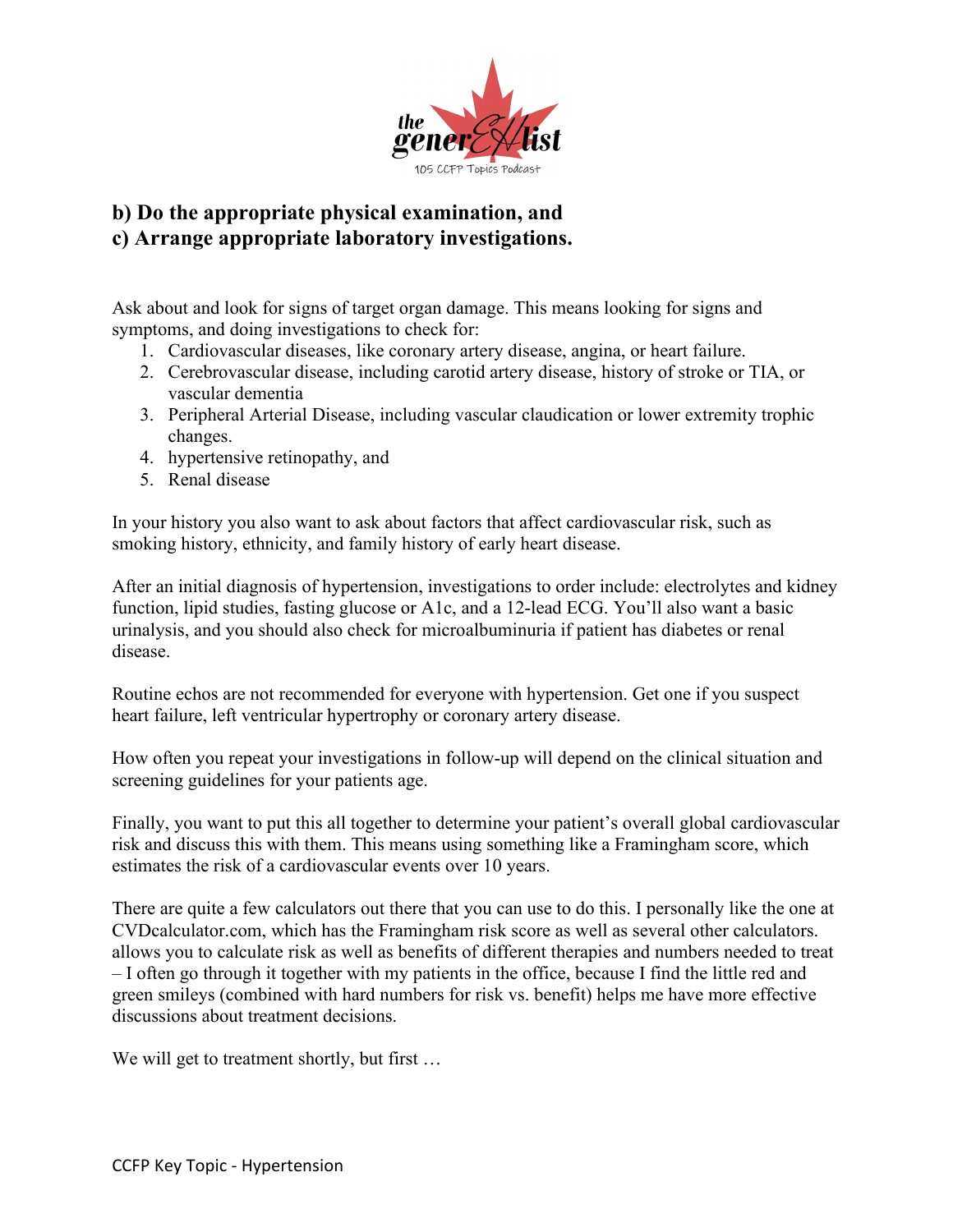

# **Objective Five**

**In appropriate patients with hypertension (e.g., young patients requiring multiple medications, patients with an abdominal bruit, patients with hypokalemia in the absence of diuretics):**

- **a) Suspect secondary hypertension.**
- **b) Investigate appropriately.**

Most of your patients with hypertension will have idiopathic or primary hypertension, and it is often reasonable to start treatment from this assumption. But anywhere from 5-10% of cases can be secondary hypertension.

But clues to suspect secondary hypertension include:

- 1. *Resistant hypertension*, that is blood pressure that remains above target despite the patient being on three or more blood pressure medications at optimal doses, usually including a diuretic as well as an ACE or ARB and a Calcium Channel Blocker.
- 2. *Age less than 30*, with no other risk factors (such as obesity). If patients have hypertension before they've reached puberty that's even more suspicious.
- 3. *Family history*: if no other family members have hypertension, especially in younger patients, then a secondary cause is more likely.
- 4. *Severe* hypertension (i.e. blood pressure >= 180 systolic and/or 120 diastolic), especially newly onset, or rapidly progressing hypertension with end-organ damage
- 5. *electrolyte disorders*, such as hypokalemia, not otherwise explained by current medication or other causes.

Appropriate investigations will depend on the clinical context, and should start with a detailed history and physical to guide you. This means you don't need to start with urine catecholamines to rule out a pheo right off the bat.

I like to remember the differential for secondary hypertension with my ABCDEs:

- **A** is for accuracy (remember, no short cuts!), aldosteronism, and apnea (as in obstructive sleep apnea). Dr. Ringrose noted that hyperaldosteronism is a lot more common than we tender to think.
- **B** is for bruits and bad kidneys, which refers to renal artery stenosis or other renovascular and renal parenchymal diseases.
- **C** is Coarctation of the aorta and Cushing's syndrome. It is also for Catecholamines, which includes to our favorite zebra for secondary HTN, pheochromocytoma, but also acute stress situations, and any over the counter medications, weight-loss medications, herbal medications or street drugs that have sympathomimetic effects (So C is also for cocaine).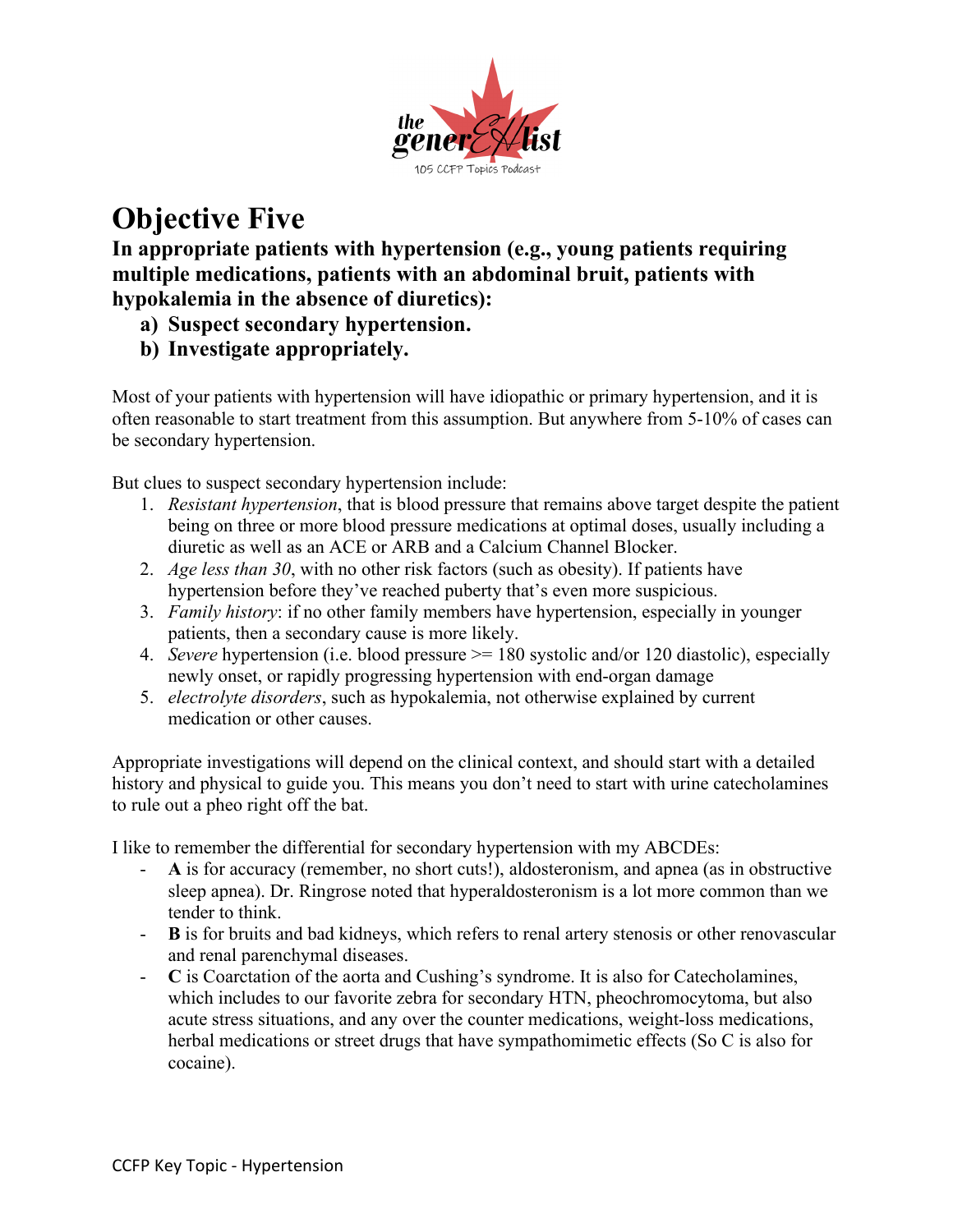

- **D** is for all the other 'drugs', which can include immunosuppressive drugs including corticosteroids, anabolic steroids, mineralocorticoids, monoamine oxidase inhibitors, oral contraceptives containing estrogen, COX-2 inhibitors and NSAIDS.
- **E** is for erythropoietin (referring to endogenous production secondary to things like COPD as well as exogenous medications use in renal failure). E is also for all the other endocrine cause we haven't mentioned yet, which includes hypo or hyper thyroid, hyper parathyroid, acromegaly. E can also be for 'emotions. Anxiety and substance use disorders (such as alcohol and stimulants as we've mentioned before) can contribute to hypertension, and some anti-depressants can also increased blood pressure.

### **Objective Six Suggest individualized lifestyle modifications to patients with hypertension. (e.g., weight loss, exercise, limit alcohol consumption, dietary changes).**

All your patients, not just those with hypertension, can potentially benefit from lifestyle changes to reduce their cardiovascular risk.

In patients with mild hypertension who are close to target blood pressures, it is often reasonable to start with these alone. But often our patients with hypertension look and feel just fine – and so sometimes it can be tricky to convince them that lifestyle changes and potentially medications might be necessary.

Remember, just telling patients to 'lose weight' or 'stop smoking' won't actually help them do that. It can even threaten your therapeutic alliance if you do it poorly. It also sometimes misses the patient's broader context – remember, you're treating the patient, not just their hypertension. You may need to lean hard into your motivational interviewing skills when you tackle this subject.

So what are the guidelines to know?

First, increase physical activity. All patients can benefit from 30-60 minutes of moderate intensity exercise 4-7 days a week. If patients want to do more intense exercise than that, great! But the evidence suggests it's no more effective at lowering BP than the moderate intensity activities like swimming, cycling or walking.

Next, weight reduction. A BMI of 18.5 – 24.9 and a waist circumference less than 102 cm for men and < 88 cm for women is recommended for hypertensive patients and all patient to reduce risks of developing hypertension.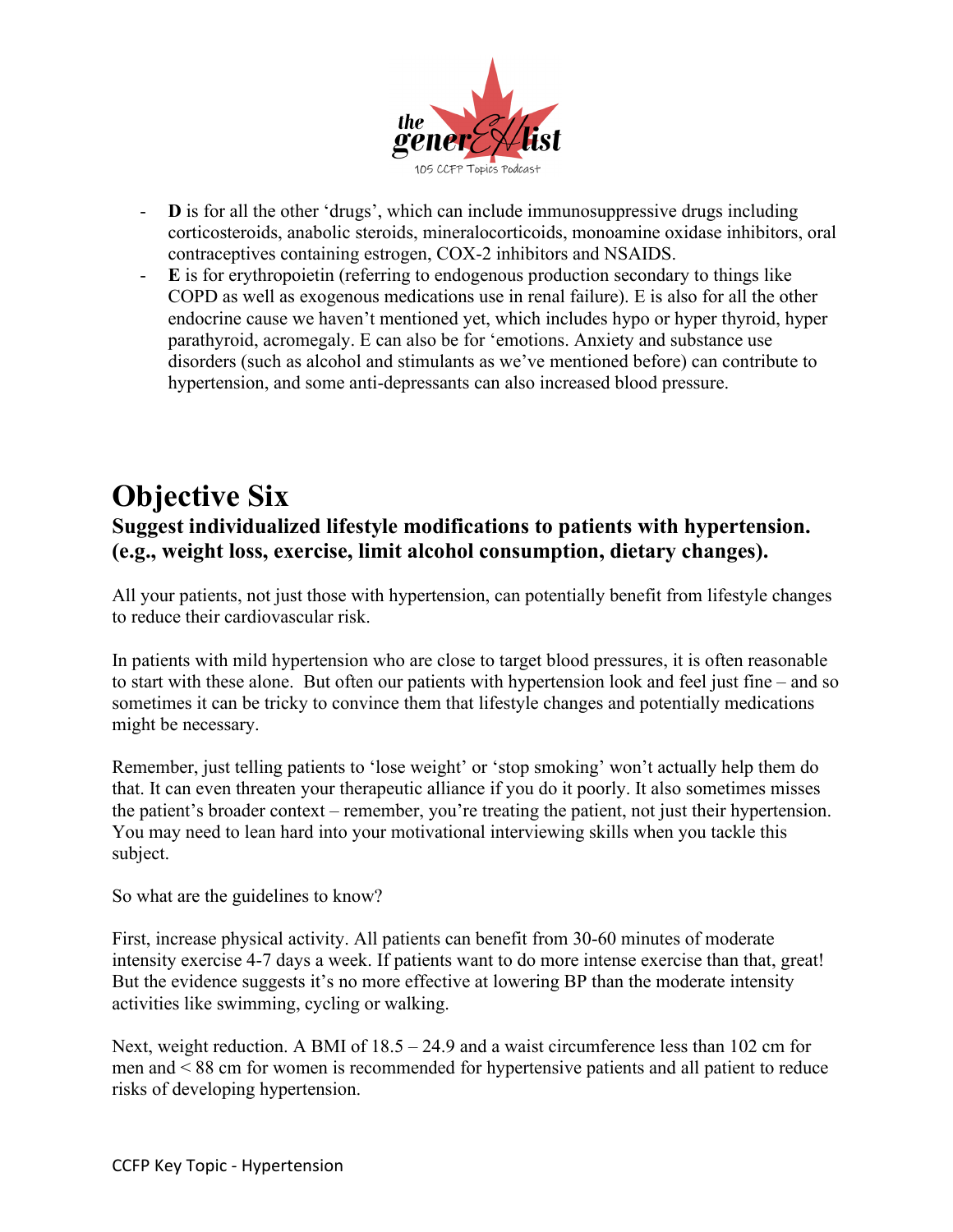

Moderate alcohol intake. Research increasingly confirms there is no safe limit for alcohol consumption (no more prescribing a heart healthy daily glass of red wine), so if your patients want to abstain that's great. Otherwise, limiting drinks to the healthy recommended limits, < 14/wk for men and < 9 per week for women, will help lower blood pressure.

Similarly, if patients can abstain from smoking, this will help lower their overall cardiac risk.

Consider recommending heart healthy diets like the DASH-diet, which are low in sodium and dietary fats.

And finally, if you suspect that stress is playing a role in your patient's blood pressure, recommend counselling or relaxation therapies such as meditation as appropriate to their circumstances.

## **Objective Seven**

#### **In a patient diagnosed with hypertension, treat the hypertension with appropriate pharmacologic therapy (e.g., consider the patient's age, concomitant disorders, other cardiovascular risk factors).**

Recommendations for when to start medications will depend on comorbidities and how you've risk stratified your patients using a measure like the Framingham that we talked about earlier.

Hypertension Canada's definition of a high-risk patient is anyone older than 50 with a systolic blood pressure great than 130 AND who has any of the following cardiovascular risk factors: Existing cardiovascular disease, chronic kidney disease, or a 10-year global cardiovascular risk over 15%. They also define anyone over age 75 as automatically high risk.

These are the patients most likely to benefit from intensive therapy and control. So the recommendation is to treat these patients immediately on diagnosis and target a systolic blood pressure of  $\leq$  120.

For diabetic patients, you also should treat hypertension with medications immediately on diagnosis, but your treatment targets are less than 130 / 80.

For patients who are moderate-to-high risk, which hypertension Canada defines as anyone with multiple cardiovascular risk factors and or a 10-year risk of cardiovascular events in the 10-14% range, the recommendation is to start antihypertensive when blood pressure is  $\geq$  140 / 90, and to target the same.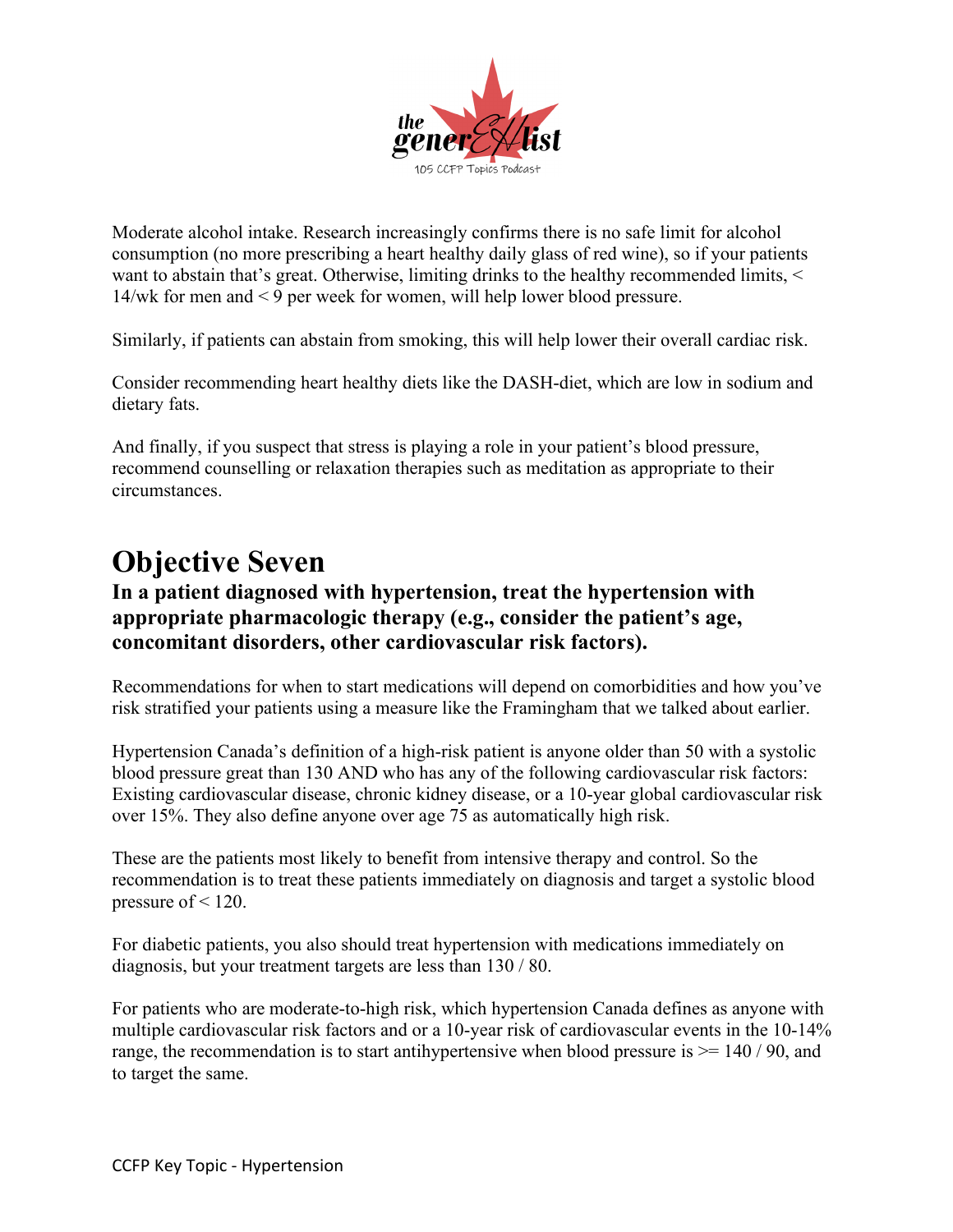

Low risk patients are those with no end-organ damage, and a 10-year cardiovascular risk of  $\leq$ 10%. In these patients you also want to target a normal blood pressure, so < 140 / 90. But the current recommendation threshold to start antihypertensives is when blood pressure is  $> = 160/$ 100.

This doesn't mean that antihypertensives are never appropriate for mild hypertension in some low risk patients. But the benefits of intensive therapy and intensive targets are less clear and may be more likely to be outweighed by potential side effects, and so this is a discussion to have with your patients.

When you and your patient do decide to start an anti-hypertensive, which one you choose will depend on many factors and there are many to choose from. There is a helpful chart from hypertension Canada in the show notes, which breaks down the best options for first- and second-line therapies based on what other conditions a patient may have, which we highly suggest you read though so that you can absorb all the nuance.

Since we don't have time for that nuance now, here's our rapid-fire review of what is commonly recommended to go with what:

- Systolic and diastolic hypertension and no other indications? A thiazide or thiazide-like diuretic OR an ACE or ARB, OR a long-acting calcium channel blocker, OR a singlecombination pill (typically an ACE or ARB combined with either a calcium channel blocker or a diuretic). Beta blockers can also be used, but are not recommended as firstline therapy in patients over 60.
- Isolated systolic hypertension and no other indications? thiazide or thiazide-like diuretics, ARBs or long-acting calcium channel blockers
- Diabetes? ACE or ARB
- Non-diabetic kidney disease: Also ACE or ARB
- Coronary Artery Disease? ACE or ARB; OR stable angina beta blockers or long-acting calcium channel blockers
- Recent MI or heart failure? Beta blocker AND an ACE (or ARB if ACE intolerant)
- Past stroke or TIA? Single-pill combo ACE with a thiazide/thiazide-like diuretic
- Patients who might get pregnant? It's no different from what we just said, but you should be mindful if a patient is planning to get pregnant because ACE inhibitors and ARBs are contraindicated in pregnancy in the second and third trimesters. If there's no other compelling reason to choose an ACE or an ARB, may not want to use them at all to be safe – labetalol or long acting nifedipine are probably the best choice.
- Pregnant and lactating patients? Labetalol, methyldopa and long-acting oral nifedipine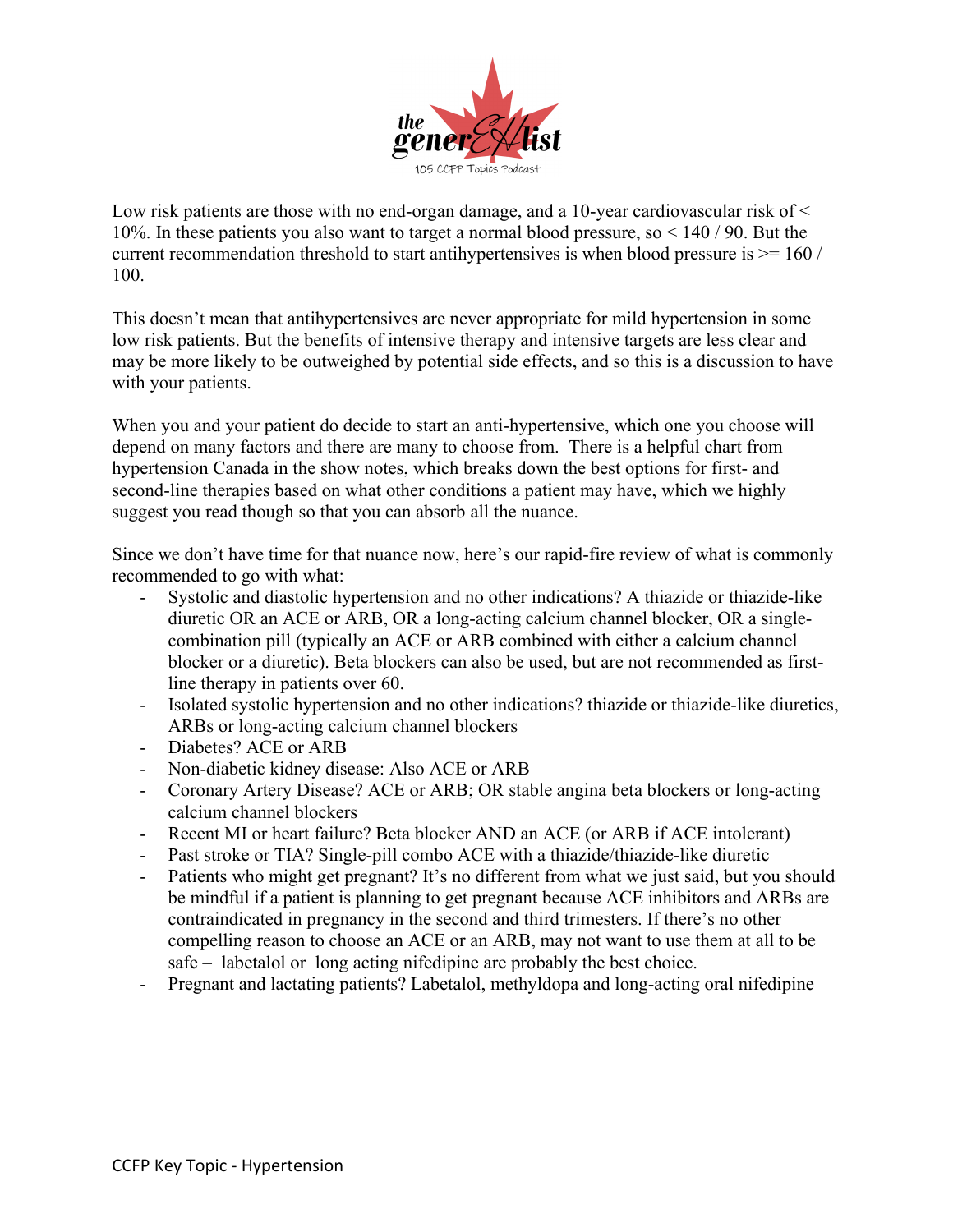

#### **Considerations in the Individualization of Pharmacological Therapy in Adults**

| <b>Condition</b>                                                                              | <b>Initial therapy</b>                                                                                                                                                                                                                                                                                                                                                                | <b>Second-line therapy</b>                                                                                                                                                                                                                                                                                                                                                                                                                                                  | <b>Notes and/or cautions</b>                                                                                                                                                                                                                                                                            |  |  |
|-----------------------------------------------------------------------------------------------|---------------------------------------------------------------------------------------------------------------------------------------------------------------------------------------------------------------------------------------------------------------------------------------------------------------------------------------------------------------------------------------|-----------------------------------------------------------------------------------------------------------------------------------------------------------------------------------------------------------------------------------------------------------------------------------------------------------------------------------------------------------------------------------------------------------------------------------------------------------------------------|---------------------------------------------------------------------------------------------------------------------------------------------------------------------------------------------------------------------------------------------------------------------------------------------------------|--|--|
| Hypertension without other compelling indications                                             |                                                                                                                                                                                                                                                                                                                                                                                       |                                                                                                                                                                                                                                                                                                                                                                                                                                                                             |                                                                                                                                                                                                                                                                                                         |  |  |
| Diastolic hypertension with or without systolic<br>hypertension                               | Monotherapy or SPC. Recommended monotherapy<br>choices include thiazide/thiazide-like diuretics<br>(longer-acting diuretics preferred), B-blockers, ACE<br>inhibitors, ARBs, or long-acting CCB. Recommended<br>SPC choices include combinations of an ACE<br>inhibitor with CCB, ARB with CCB, or ACE inhibitor/<br>ARB with a diuretic. (Consider statins in selected<br>patients). | Combination of first-line drugs.                                                                                                                                                                                                                                                                                                                                                                                                                                            | Not recommended for monotherapy: $\alpha$ -blockers,<br>ß-blockers in those ≥60 years of age, ACE inhibitors<br>in persons of African descent except if diabetes.<br>Hypokalemia should be avoided in those prescribed<br>diuretics. Combination of an ACE inhibitor with an<br>ARB is not recommended. |  |  |
| Isolated systolic hypertension without other<br>compelling indications                        | Thiazide/thiazide-like diuretics, ARBs or long-acting<br>dihydropyridine CCBs.                                                                                                                                                                                                                                                                                                        | Combinations of first-line drugs.                                                                                                                                                                                                                                                                                                                                                                                                                                           | Same as above for diastolic hypertension with or<br>without systolic hypertension.                                                                                                                                                                                                                      |  |  |
| <b>Diabetes mellitus</b>                                                                      |                                                                                                                                                                                                                                                                                                                                                                                       |                                                                                                                                                                                                                                                                                                                                                                                                                                                                             |                                                                                                                                                                                                                                                                                                         |  |  |
| Diabetes mellitus with microalbuminuria*, renal<br>disease, CVD or additional CV risk factors | ACE inhibitors or ARBs.                                                                                                                                                                                                                                                                                                                                                               | Addition of a dihydropyridine CCB is preferred over a<br>thiazide/thiazide-like diuretic.                                                                                                                                                                                                                                                                                                                                                                                   | A loop diuretic could be considered in hypertensive<br>chronic kidney disease patients with extracellular<br>fluid volume overload.                                                                                                                                                                     |  |  |
| Diabetes mellitus without factors listed above                                                | ACE inhibitors, ARBs, dihvdropyridine CCBs or<br>thiazide/thiazide-like diuretics.                                                                                                                                                                                                                                                                                                    | Combination of first-line drugs, if combination with<br>ACE inhibitor is being considered, a dihydropyridine<br>CCB is preferable to a thiazide/thiazide-like diuretic.                                                                                                                                                                                                                                                                                                     | Normal urine microalbumin to creatinine ratio <2.0<br>ma/mmol.                                                                                                                                                                                                                                          |  |  |
| <b>Cardiovascular disease</b>                                                                 |                                                                                                                                                                                                                                                                                                                                                                                       |                                                                                                                                                                                                                                                                                                                                                                                                                                                                             |                                                                                                                                                                                                                                                                                                         |  |  |
| Coronary artery disease                                                                       | ACE inhibitors or ARBs; ß-blockers or CCBs for<br>patients with stable angina.                                                                                                                                                                                                                                                                                                        | When combination therapy is being used for high-<br>risk patients, an ACE inhibitor/dihydropyridine CCB<br>is preferred.                                                                                                                                                                                                                                                                                                                                                    | Combination of an ACE inhibitor with an ARB is not<br>recommended. Exercise caution when lowering SBP<br>to target if DBP is ≤60 mm Hg, especially in patients<br>with LVH.                                                                                                                             |  |  |
| Recent myocardial infarction                                                                  | 6-blockers and ACE inhibitors<br>(ARBs if ACE inhibitor intolerant).                                                                                                                                                                                                                                                                                                                  | Long-acting CCBs if 6-blocker contraindicated or<br>not effective.                                                                                                                                                                                                                                                                                                                                                                                                          | Non-dihydropyridine CCBs should not be used with<br>concomitant heart failure.                                                                                                                                                                                                                          |  |  |
| <b>Heart failure</b>                                                                          | ACE inhibitors (ARBs if ACE inhibitor-intolerant)<br>and B-blockers. Aldosterone antagonists<br>(mineralocorticoid receptor antagonists) may be<br>added for patients with a recent cardiovascular<br>hospitalization, acute myocardial infarction, elevated<br>BNP or NT-proBNP level, or NYHA Class II to IV<br>symptoms.                                                           | ACE inhibitor and ARB combined. Hydralazine/<br>isosorbide dinitrate combination if ACE inhibitor and<br>ARB contraindicated or not tolerated.<br>Thiazide/thiazide-like or loop diuretics are<br>recommended as additive therapy. Dihydropyridine<br>CCB can also be used.<br>A combined ARB/neprilysin-inhibitor is<br>recommended (in place of an ACE inhibitor or ARB)<br>in symptomatic patients with hypertension and<br>HFrEF on standard guideline-based therapies. | Titrate doses of ACE inhibitors and ARBs to those<br>used in clinical trials. Carefully monitor potassium<br>and renal function if combining any of ACE inhibitor.<br>ARB and/or aldosterone antagonist.                                                                                                |  |  |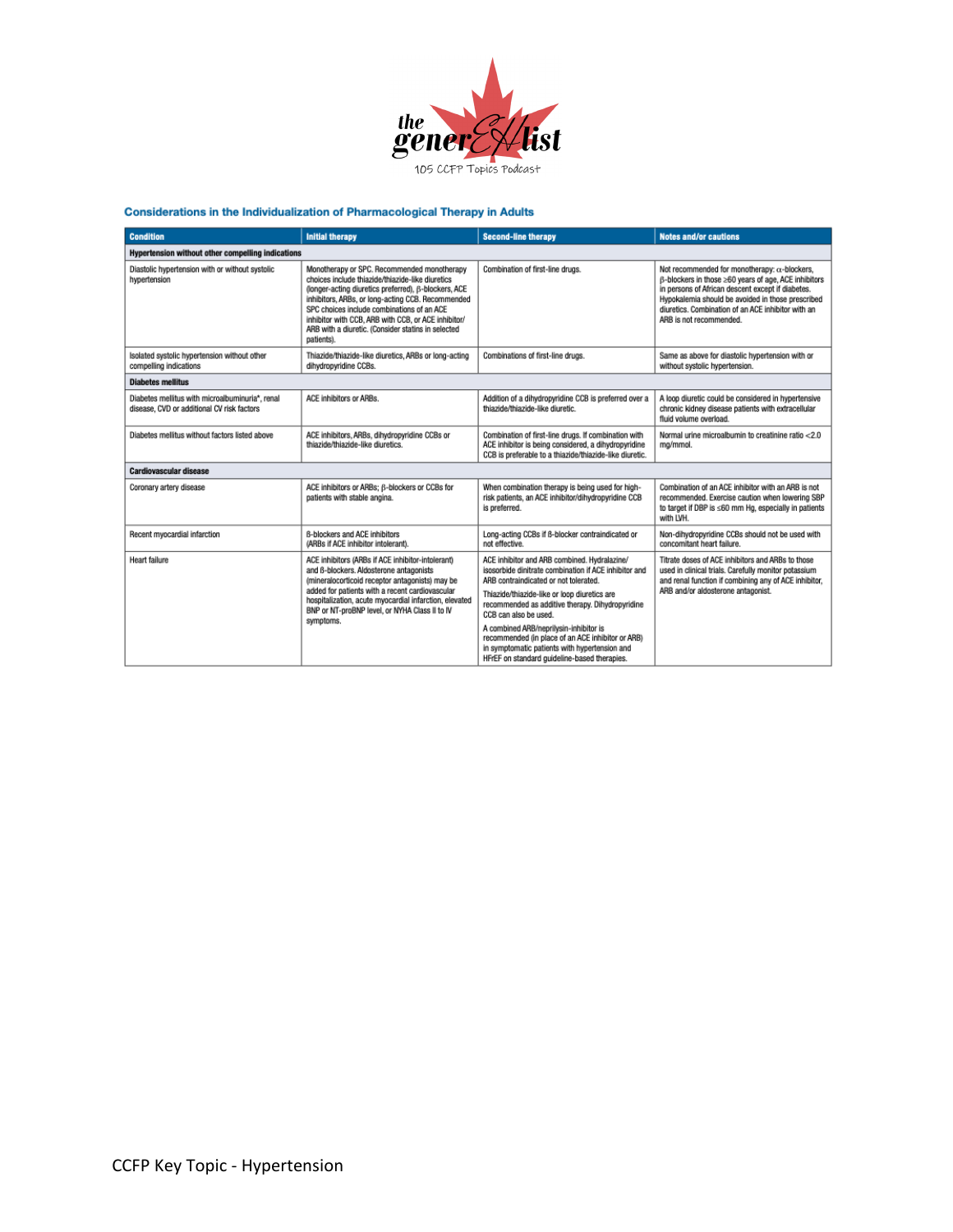

| <b>Condition</b>                                                     | <b>Initial therapy</b>                                                                                                                             | <b>Second-line therapy</b>                     | <b>Notes and/or cautions</b>                                                                                                                                                                                                                                                                                                                                     |  |
|----------------------------------------------------------------------|----------------------------------------------------------------------------------------------------------------------------------------------------|------------------------------------------------|------------------------------------------------------------------------------------------------------------------------------------------------------------------------------------------------------------------------------------------------------------------------------------------------------------------------------------------------------------------|--|
| Cardiovascular disease (continued)                                   |                                                                                                                                                    |                                                |                                                                                                                                                                                                                                                                                                                                                                  |  |
| Left ventricular hypertrophy                                         | ACE inhibitor, ARB, long-acting CCB or thiazide/<br>thiazide-like diuretics.                                                                       | Combination of first-line agents.              | Hydralazine and minoxidil should not be used.                                                                                                                                                                                                                                                                                                                    |  |
| Past stroke or TIA                                                   | ACE inhibitor and a thiazide/thiazide-like diuretic<br>combination.                                                                                | Combination of first-line agents.              | Treatment of hypertension should not be routinely<br>undertaken in patients with acute stroke unless<br>extreme BP elevation. Combination of an ACE<br>inhibitor with an ARB is not recommended.                                                                                                                                                                 |  |
| Non-diabetic chronic kidney disease                                  |                                                                                                                                                    |                                                |                                                                                                                                                                                                                                                                                                                                                                  |  |
| Non-diabetic chronic kidney disease with<br>proteinuria <sup>+</sup> | ACE inhibitors (ARBs if ACE inhibitor-intolerant) if<br>there is proteinuria.                                                                      | Combinations of first-line agents.             | Carefully monitor renal function and potassium for<br>those on an ACE inhibitor or ARB. Combinations of                                                                                                                                                                                                                                                          |  |
|                                                                      | Diuretics as additive therapy.                                                                                                                     |                                                | an ACE inhibitor and ARB are not recommended.                                                                                                                                                                                                                                                                                                                    |  |
| <b>Other conditions</b>                                              |                                                                                                                                                    |                                                |                                                                                                                                                                                                                                                                                                                                                                  |  |
| Peripheral arterial disease                                          | Does not affect initial treatment recommendations.                                                                                                 | Combinations of additional agents.             | Avoid 6-blockers with severe disease.                                                                                                                                                                                                                                                                                                                            |  |
| <b>Reproductive considerations</b>                                   |                                                                                                                                                    |                                                |                                                                                                                                                                                                                                                                                                                                                                  |  |
| Preconception                                                        | As per above indications.                                                                                                                          | $\overline{\phantom{a}}$                       | Consider discontinuing ACE inhibitors and ARBs<br>unless there is a compelling indication for their use<br>(i.e., proteinuric kidney disease).                                                                                                                                                                                                                   |  |
| Pregnancy                                                            | Labetalol, methyldopa and long-acting oral<br>nifedipine. Other ß-blockers (acebutolol, metoprolol,<br>pindolol and propranolol) can also be used. | Clonidine, hydralazine and thiazide diuretics. | ACE inhibitors and ARBs should not be used.<br>Additional antihypertensive drugs should be used if<br>target BP levels are not achieved with standard-<br>dose monotherapy. Add-on drugs should be of a<br>different drug class than those chosen from first-line<br>or second-line options. Carefully monitor maternal<br>and fetal response to BP medications. |  |
| Lactation                                                            | Labetalol, methyldopa, long-acting oral nifedipine,<br>enalapril or captopril.                                                                     | Combinations of first-line agents.             | Monitor infant for adverse effects.                                                                                                                                                                                                                                                                                                                              |  |

\* Microalbuminuria is defined as persistent albumin to creatinine ratio >2.0 mg/mmol. † Proteinuria is defined as urinary protein >150 mg/24hr or albumin to creatinine ratio<br>[ACR] >30 mg/mmol in two of three specimens.

ACE: Angiotensin converting enzyme

ARB: Angiotensin receptor blocker

BNP: B-type natriuretic peptide

**CCB:** Calcium channel blocker

**CVD:** Cardiovascular Disease

HFrEF: Heart failure with reduced ejection fraction < 40%

NT-proBNP: N-terminal pro B-type natriuretic peptide NYHA: New York Heart Association TIA: Transient ischemic attack LVH: Left ventricular hypertrophy SPC: Single pill combination.

OK, so you've treated their hypertension. Do patients with hypertension need to take anything else? Say for vascular protection?

In the updated 2020 guidelines, Hypertension Canada has recommended the removal of ASA for primary prevention of cardiovascular disease because increasing evidence, such as from the AS-PREE trial (link in the show notes) has found little benefit, along with significant risks of major bleeding.

But for many years, the recommendation was to consider low-dose ASA in all adults with hypertension over age 50 for primary prevention of CVD. I encounter a lot of patients who have been taking a daily baby aspirin for years – and because it's usually over the counter, it's often not on their prescriptions. So make sure you ask about it! If they are ONLY taking it because of their high blood pressure, then it may be time to stop.

That said, I have personally found that some of my patients are pretty attached to that daily little blue pill, and it can be tricky to convince them to stop. Few people want to hear that the advice they've been diligently following for over a decade might actually have been bad for them. So at a minimum you want to have a conversation about it, ensure they are are aware of the new guidelines, and the discuss the associated risk of major bleeding.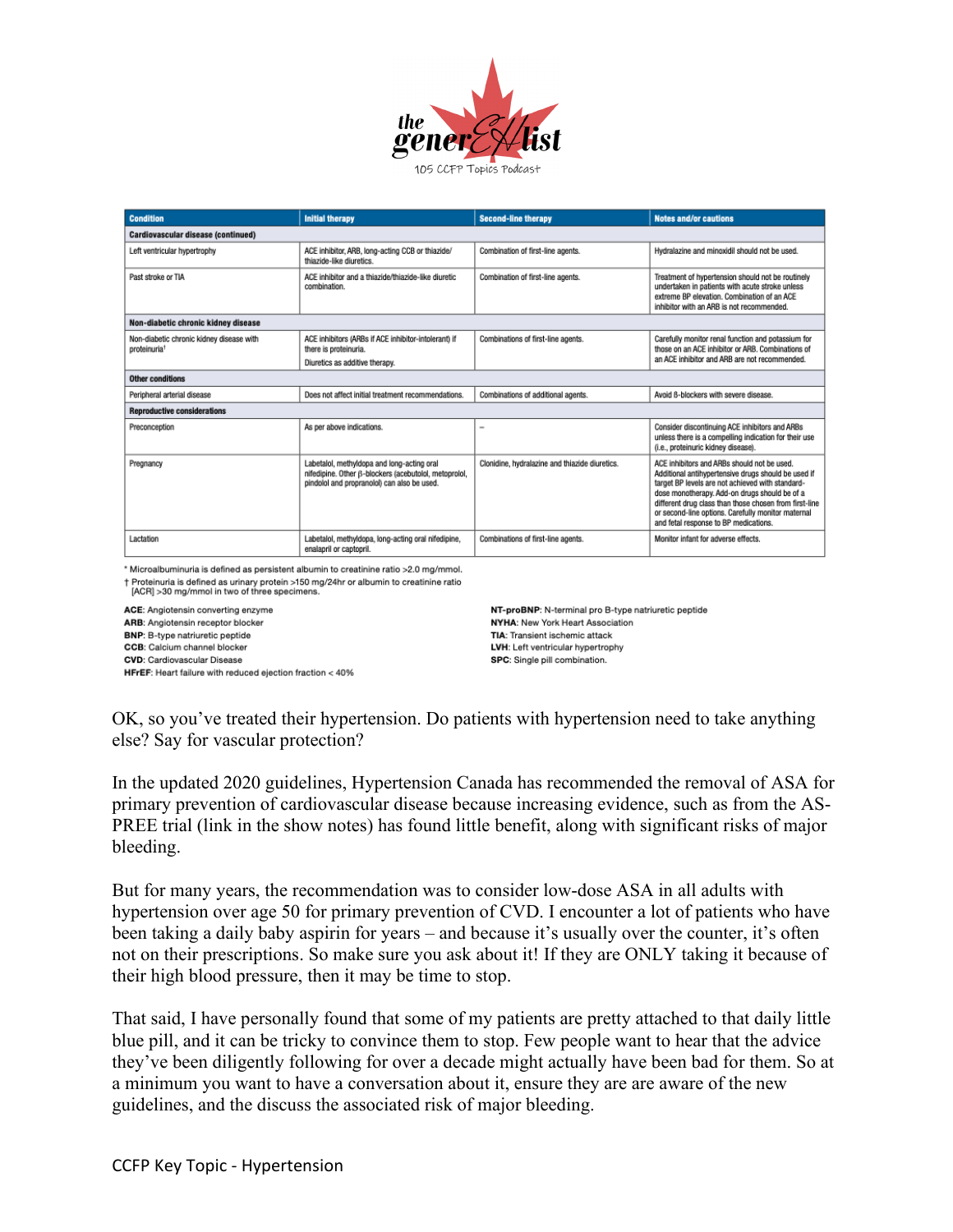

Also consider statins and other lipid-lowering therapies as appropriate – check out the hyperlipidemia episode we just released for a much more in-depth discussion of statins.

# **Objective Eight**

### **Given a patient with the signs and symptoms of hypertensive urgency or crisis, make the diagnosis and treat promptly.**

This is where we talk about very high blood pressures, which we are going to define as  $> 180$ systolic and /or > 120. The urgency with which you need to treat a very high blood pressure is based on a lot more than just the number!

Most patients with a very high blood pressure diastolic are asymptomatic and have no signs of target end-organ damage – this is what we would call severe hypertension, or hypertensive *urgency*. In this situation, we usually have some time – hours to days or longer.

But when patients have a very high blood pressure AND they develop symptoms or signs of target end-organ damage, this is what we call a hypertensive *emergency* or *hypertensive crisis*, and it requires a more rapid response.

First, how do we identify a hypertensive emergency?

In patients with a very high blood pressure, as well as patients with an acutely rising blood pressure even if less than 180/120, look for signs and symptoms of target-organ damage:

- Head injuries or trauma
- Generalized or focal neurological symptoms, like agitation or delirium
- Signs of increased intracranial pressure, such as nausea and vomiting or papilledema
- Chest discomfort or pain
- Back discomfort or pain
- Shortness of breath
- Signs of renal failure, such as oligura or peripheral edema
- Pregnancy
- Prescription, over the counter or ilicit drug use, such as cocaine, stimulants, monoamine oxidase inhibitors or phencyclidine, or recent discontinuation of clonidine or other antihypertensives. Recent discontinuation of alpha-blockers, such as in patients who have just had a TURP or prostatectomy – can also lead to hypertensive crises.

In a symptomatic patient, investigations should be guided by your history and physical exam, but again, you're looking for target end organ damage. You'll probably want labs that include electrolytes, renal function and urinalysis, and cardiac markers if appropriate, as well as an ECG,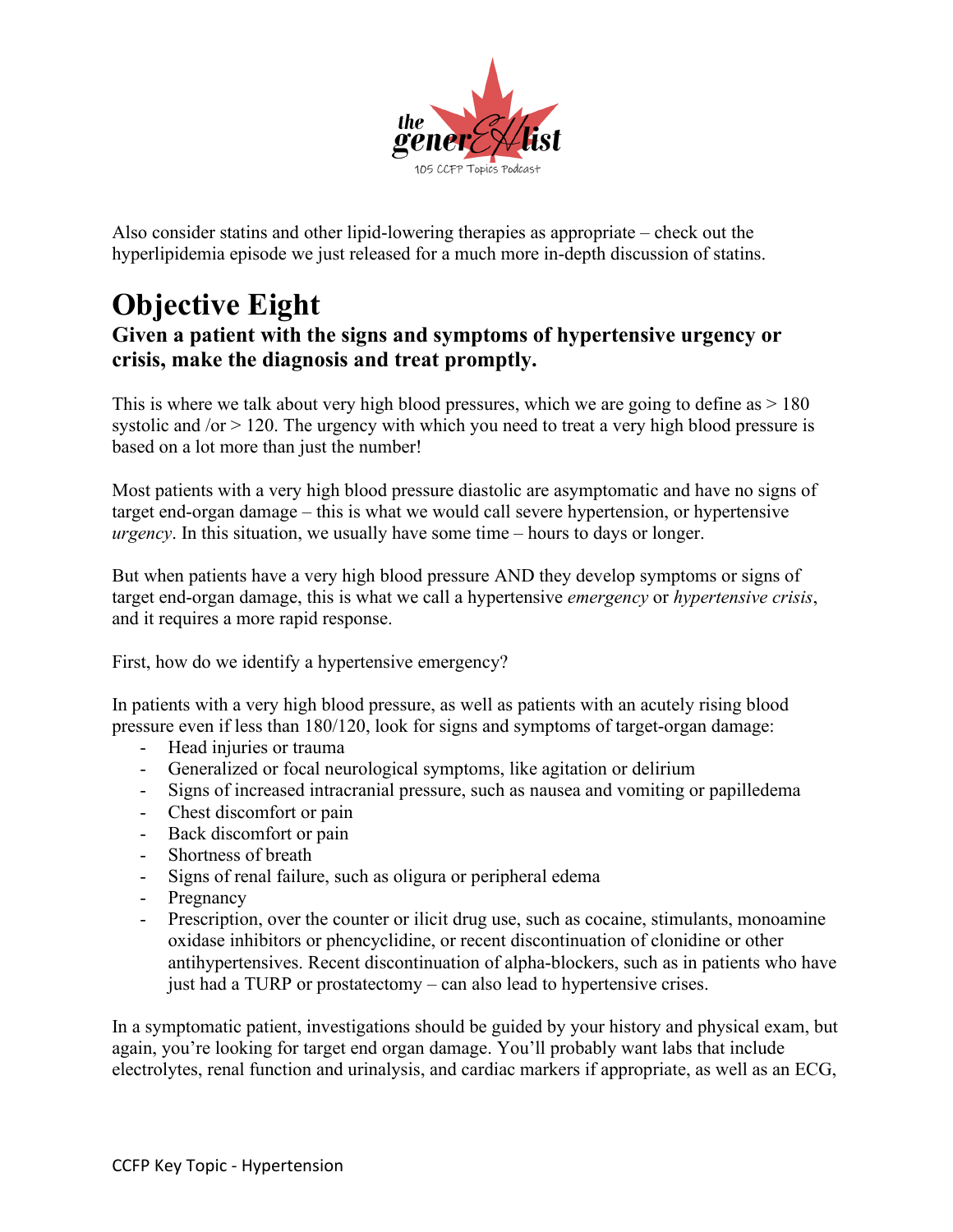

and a chest X ray. Get a head CT or MRI if you suspect intracranial pathology; a chest CT or MRI if you're concerned about aortic dissection.

Once you've figured out whether you've got an urgent or emergent hypertensive situation, you have to decide how to manage it. For both situations, there are three helpful questions to ask yourself:

- 1) how quickly do I have to reduce the blood pressure?
- 2) what should the target blood pressure be during this period? and
- 3) how should we achieve this?

In hypertensive urgency, there is no clear evidence about optimal management. There is controversy about how fast to bring the blood pressure to a safe level, but the common rule of thumb seems to be over a period of days to weeks. In most cases, you should aim to lower the blood pressure no more than 25% initially, with a short-term goal of  $\leq 160/100$  within a few days.

Lowering too aggressively can get ahead of the body's ability to autoregulate, and can cause cerebrovascular, myocardial or renal injury. In some rare cases you may want to lower the blood pressure in an otherwise asymptomatic patient more quickly – these will be patients with significant risk factors, such as a known vascular aneurysm, and at that point you may want to consider expert consultation.

To achieve your blood pressure goal, often the best first step is just to put the patient in a quiet room for 30 minutes – this can often lower blood pressure quite effectively!

If antihypertensives are required, a common approach is to choose something short acting such as captopril or hydralazine, observe the patient for a few hours to ensure the blood pressure starts to reduce, and then send them home with a long-acting agent and follow up in a few days. This works best in an inpatient setting or emergency department. In the family medicine office, it's generally safer and easier to just add another long-acting antihypertensive or adjust the patients existing medications, with a plan for follow up in 1-2 days.

In either case, you want to avoid yo-yoing the blood pressure with medications that are too short acting. The goal is a slow, steady, sustained decreased.

For hypertensive *emergencies* a general rule of thumb is 25% initially, or 10-20% in the first hour and 5-15% over the next 23 hours, as per up to date. But keep in mind there is no single effective blood pressure goal that is safe for every underlying condition - targets and first-line treatment are pretty condition-specific. This is getting into the weeds beyond our goals for this podcast, but there are very good discussions in both Tintinalli's and Rosen's for you emerg keeners out there.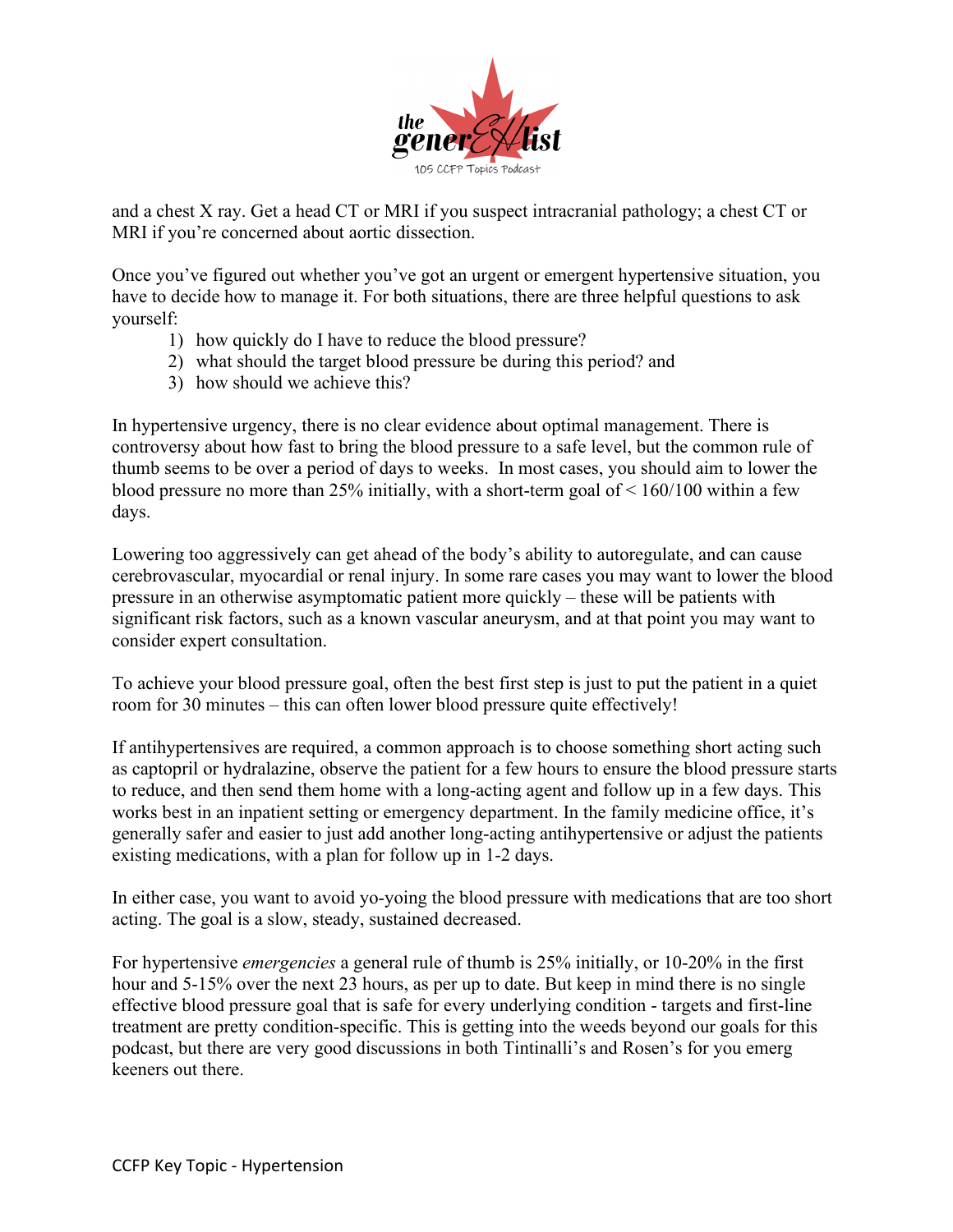

### **Objective Nine In all patients diagnosed with hypertension, assess response to treatment, medication compliance, and side effects at follow- up visits.**

This should go without saying. And how often you follow up with patients is going to depend on the clinical context and your patient's individual needs.

As a rule of thumb: when starting new medications or initiating new life style modifications, patients should be followed every one to two months until below target and stable, in which case every three to six months is probably reasonable. Depending on comorbidities and medications, these follow up visits should also include monitoring of labs like A1C, renal function or electrolytes as appropriate.

Screen for side effects of medications at every visit. Hypotension from over treatment can develop in patients who have been stable on a medication for years, especially in much older adults. And common side effects like an ACE inhibitor cough can be frustrating enough to effect medication compliance.

Finally, Dr. Ringrose strongly recommends that you get your patients doing home blood pressure monitoring. Home monitoring better predicts cardiovascular end points compared to office monitoring. And it empowers patients to know their blood pressure and what affects it.

She also pointed out that we don't treat many other conditions based on only one data point, so why would you treat hypertension that way?.

The best approach is probably to get lots of readings– a mix of home, automated office blood pressures and ambulatory – to start to develop a picture of the average blood pressure over time. But no matter how you get them, the most important thing is an average of lots of readings over many days.

Annnnd, that's hypertension! I feel more relaxed already . . .

#### **Outro babble**

I knew a dog on an ACE inhibitor once. A very cute and tiny dog, with a very cute and tiny cough...

#### **Referenced Works**